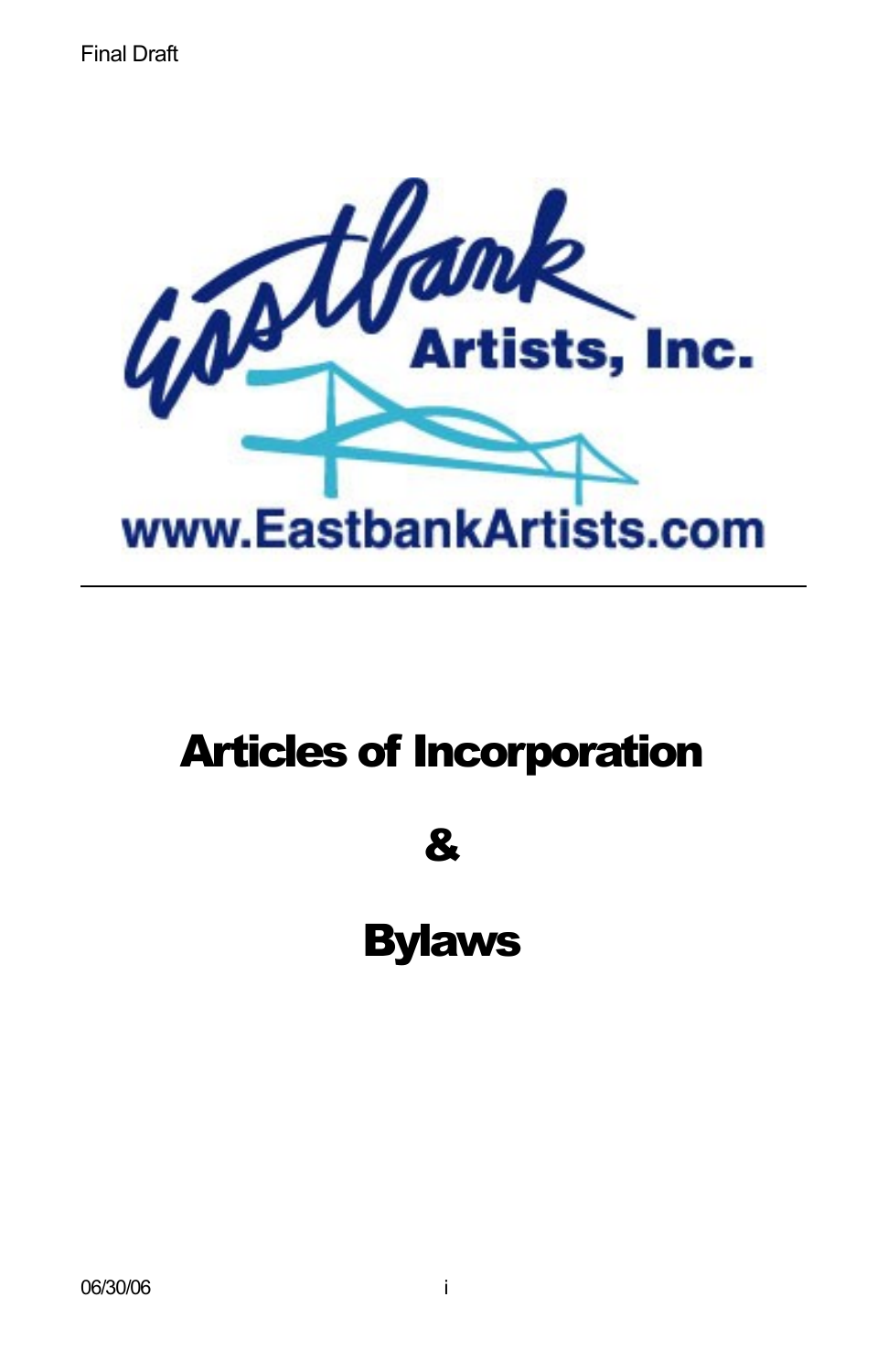# INTRODUCTION

*In order to establish a professional organization of visual artists in the greater La Crosse region, an assembly of likeminded artist came together in 1976 to found this corporation. The following document will constitute the Articles of Incorporation and bylaws for the Eastbank Artists, Inc.*

# ARTICLE I. NAME & OFFICES

Section 1. *The name of this organization will be* "Eastbank Artists, Incorporated."

Section 2. *The principle of the corporation in the State of Wisconsin will be located in the City of La Crosse. The corporation may have such other offices, either within or without the State of Wisconsin, as the Board of Directors may designate or as the business of the corporation may require from time to time. The registered office of the corporation may be, but need not be identical with the principle office in the State of Wisconsin and the address of the registered office may be changed from time to time by the Board of Directors.*

# ARTICLE II. PURPOSES

*The purposes as stated in these articles of incorporation, will be:*

- *1. To promote education in the visual arts within the greater La Crosse Region.*
- *2. To develop interest, both private and public in the visual arts.*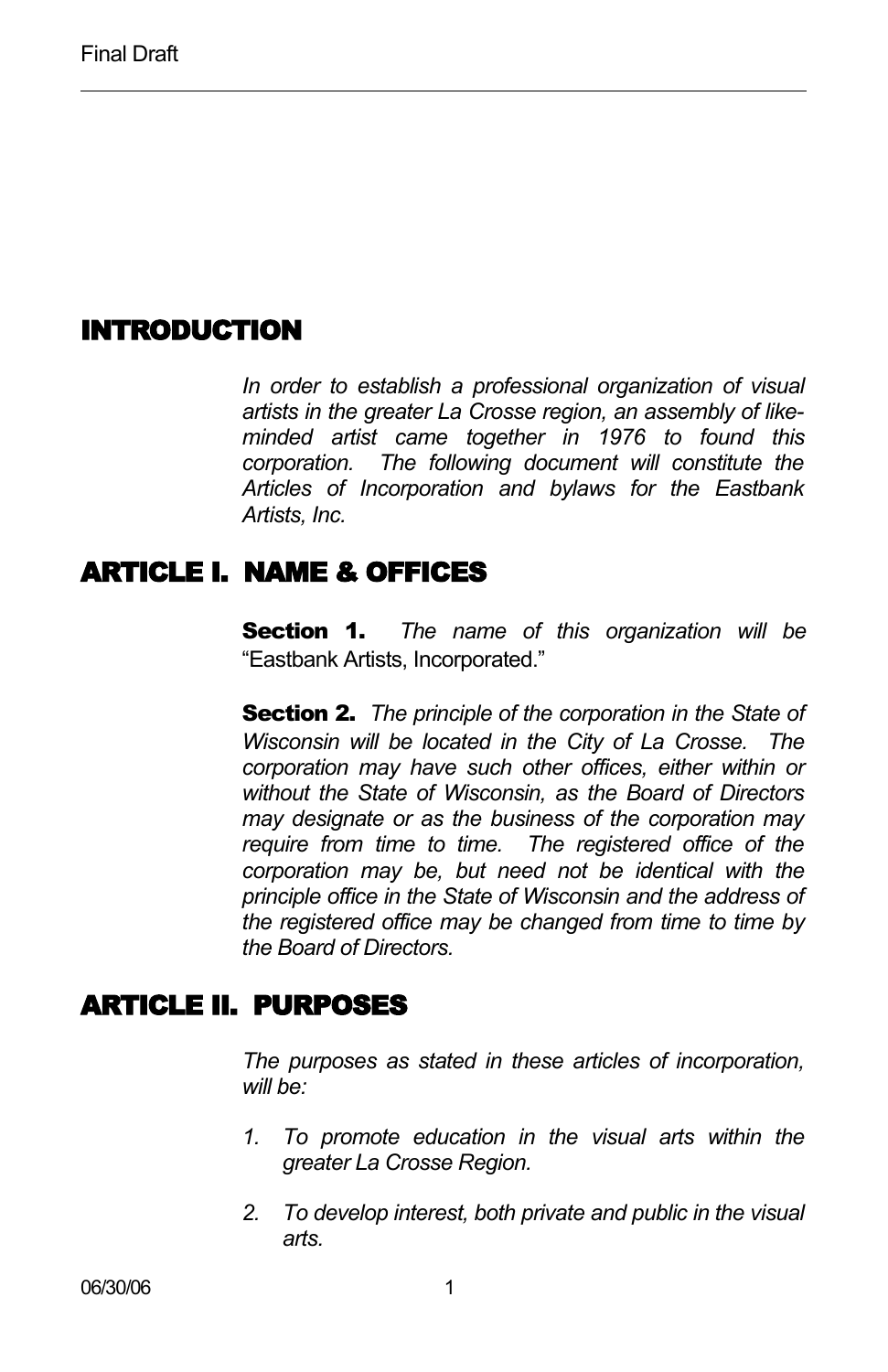*3. To provide examples of excellence in the fine arts and crafts.*

# ARTICLE III. MEMBERSHIP

Section 1. *Membership will be open to all interested persons 18 years of age or older who select one of the following categories of Membership thereof:*

- **a. Full Membership.** Full membership is granted upon successful completion of the adjudication process (see Article VIII). A member in this category is expected to support the aims and purposes of the corporation and to participate in the ongoing work of the corporation. Full members must serve on a committee. All full members must serve on the Board of Directors sometime during their tenure. If for some reason a member is unable to perform their committee function and other responsibilities, their membership can be changed to auxiliary.
- **b. Auxiliary Membership.** An auxiliary member of the Eastbank Artist, Inc. may serve as a Member-At-Large on the Board of Directors. They may not serve as officers but may assist on committees and may submit work to be juried into specified shows

Section 2. STATUS AND VOTING. *Each member in good standing will be entitled to one (1) vote upon each matter submitted to a vote of members.*

Section 3. QUALIFICATIONS. *Members will agree to the aims and purposes of the corporation.*

Section 4. ANNUAL MEETING. *The annual meeting of the members will be held during the month of April at the time and place determined by the Board of Directors for the purpose of election of officers and for the transaction of other necessary business.*

Section 5. GENERAL MEETINGS. *General meetings of the members for any purpose, will be held as needed and may be called by the President, the Board of Directors, or one third of the members.*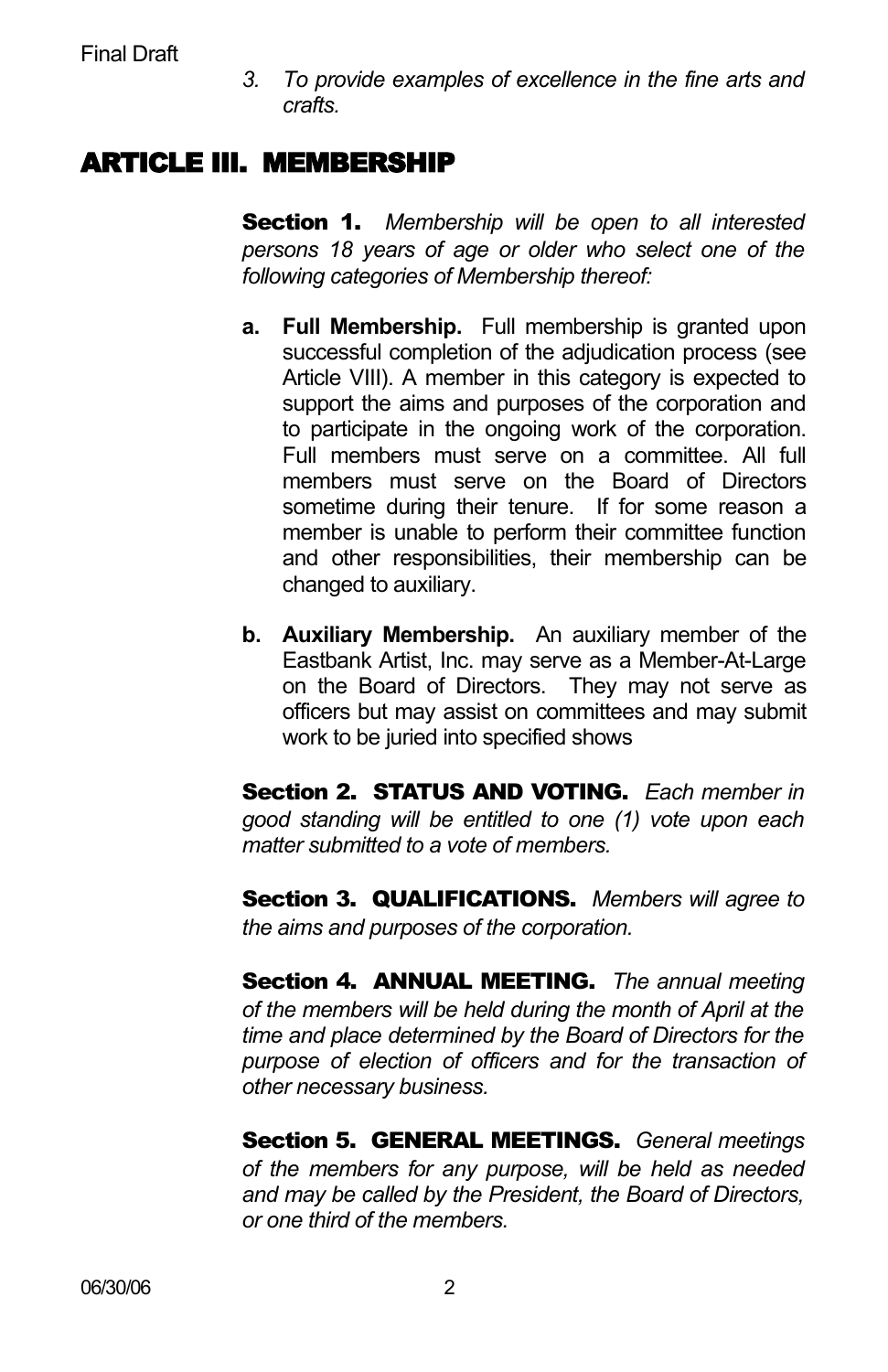Section **6.** NOTICE OF MEMBERS' MEETINGS. *The Secretary will give notice of general membership meetings at least ten (10) days before the scheduled day of the meeting.*

Section 7. QUORUM. *One-third of the members, in person or represented by proxy, will constitute a quorum at a meeting of members. A majority of the votes cast by any quorum will effect the adoption of any matter voted upon by the members. If less than a quorum is present at any meeting, a majority of the members present may adjourn the meeting to a future time.*

Section 8. DUES & FEES. *Annual dues are due on March 1 <sup>s</sup> <sup>t</sup> each year. New members dues will be prorated from this date.*

*Annual dues will be \$25.00 per year and may be changed by the Board of Directors at the Annual Meeting.*

**Exhibition fees** *will be assessed in relation to the needs of any show. If a member has a problem with any fees they may call the president for assistance.*

*Secretary will notify members of the dues deadline in the February newsletter. In order to be a member in good standing, each member's dues must be paid by March 31 st . If dues are not paid by that time the member's name will be dropped from the membership list August 31 st . Members who do not renew within three (3) months must be re-juried to renew membership.*

# ARTICLE IV. OFFICERS

Section 1. NUMBER AND DUTIES. *The principal officers of the corporation will be a President, Vice President, Secretary, and Treasurer, each of whom will be elected by the membership annually.*

**a.** The duties of the President will be to call and preside at general and board meetings, to be responsible for correspondence and forward it to the members to which it applies.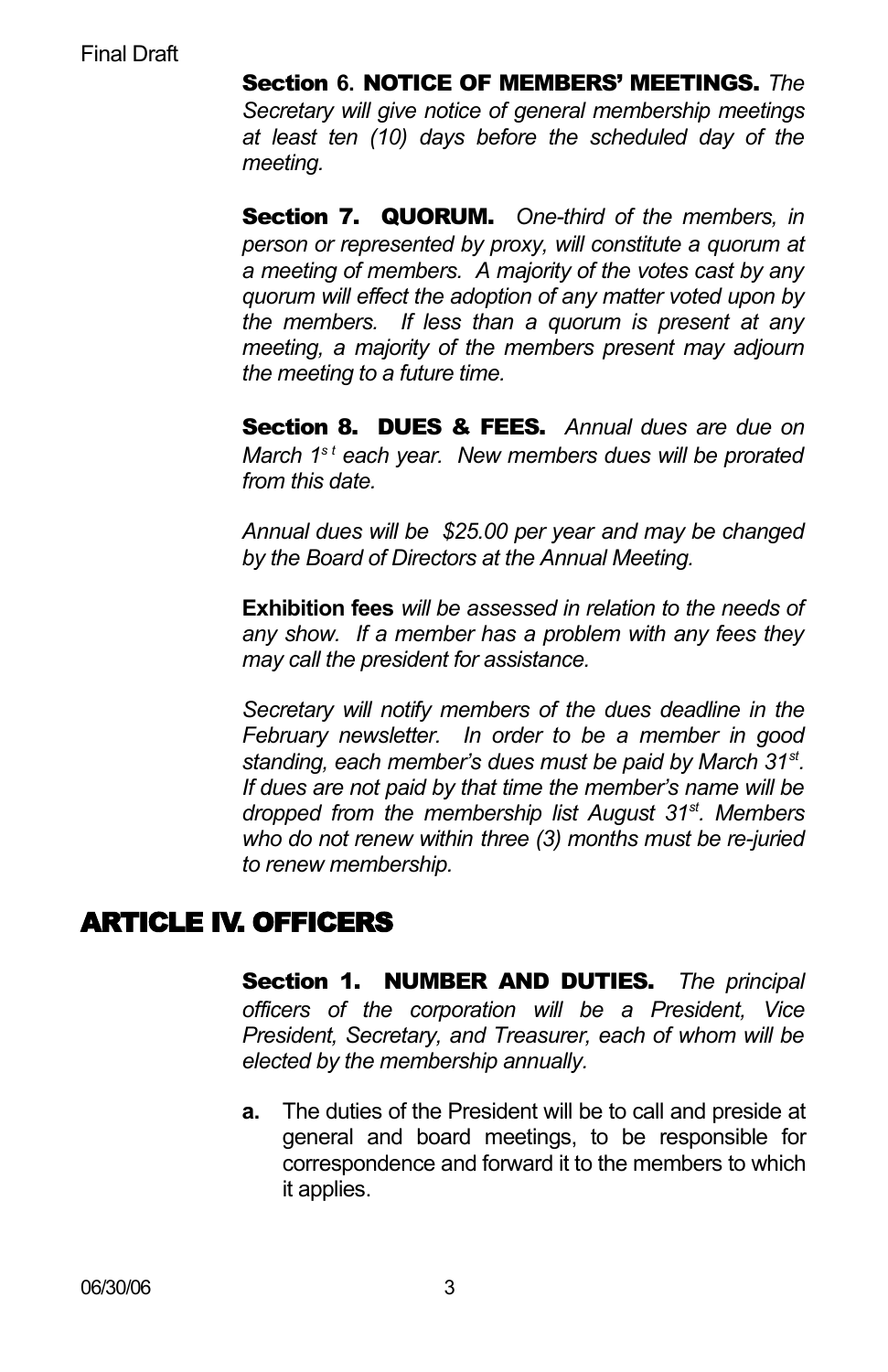- **b.** The Vice President will serve in the absence of the president. The Vice President will chair the Program Committee.
- **c.** The Secretary is responsible for taking minutes of the Board and general meetings. The Secretary will mail a copy of the minutes and a current membership list each month to all members in good standing no later than ten (10) days prior to the next monthly meeting, and will maintain a current list of members' addresses and phone numbers.
- **d.** The Treasurer's duties will be those generally required by this office.

Section 2. NOMINATIONS OF SLATE OF OFFICERS. *The Board of Directors will appoint a Nominating Committee of two or more members. Such appointments will be made no later than sixty (60) days prior to the day of the annual meeting. The nominating committee will deliver the slate of officers to the Secretary thirty (30) days prior to the annual meeting. The Secretary will mail the slate to the membership no later than fifteen (15) days prior to the annual meeting.*

Section 3. ELECTION AND TERM OF OFFICE. *The officers will be elected annually by the membership at the annual meeting. Nominations from the floor will be accepted.*

# ARTICLE V. BOARD OF DIRECTORS

Section 1. GENERAL POWERS**.** *The Board of Directors will manage the business, shows, and projects of the corporation.*

Section 2. NUMBER AND TENURE. *The Board of Directors will consist of the elected officers and chairpersons of the Standing Committees.. Board Members serve for a period of one (1) year starting with the annual meeting. Members may succeed themselves.*

Section 3. BOARD MEETINGS. *A meeting of the Board of Directors will be held without notice, other than this*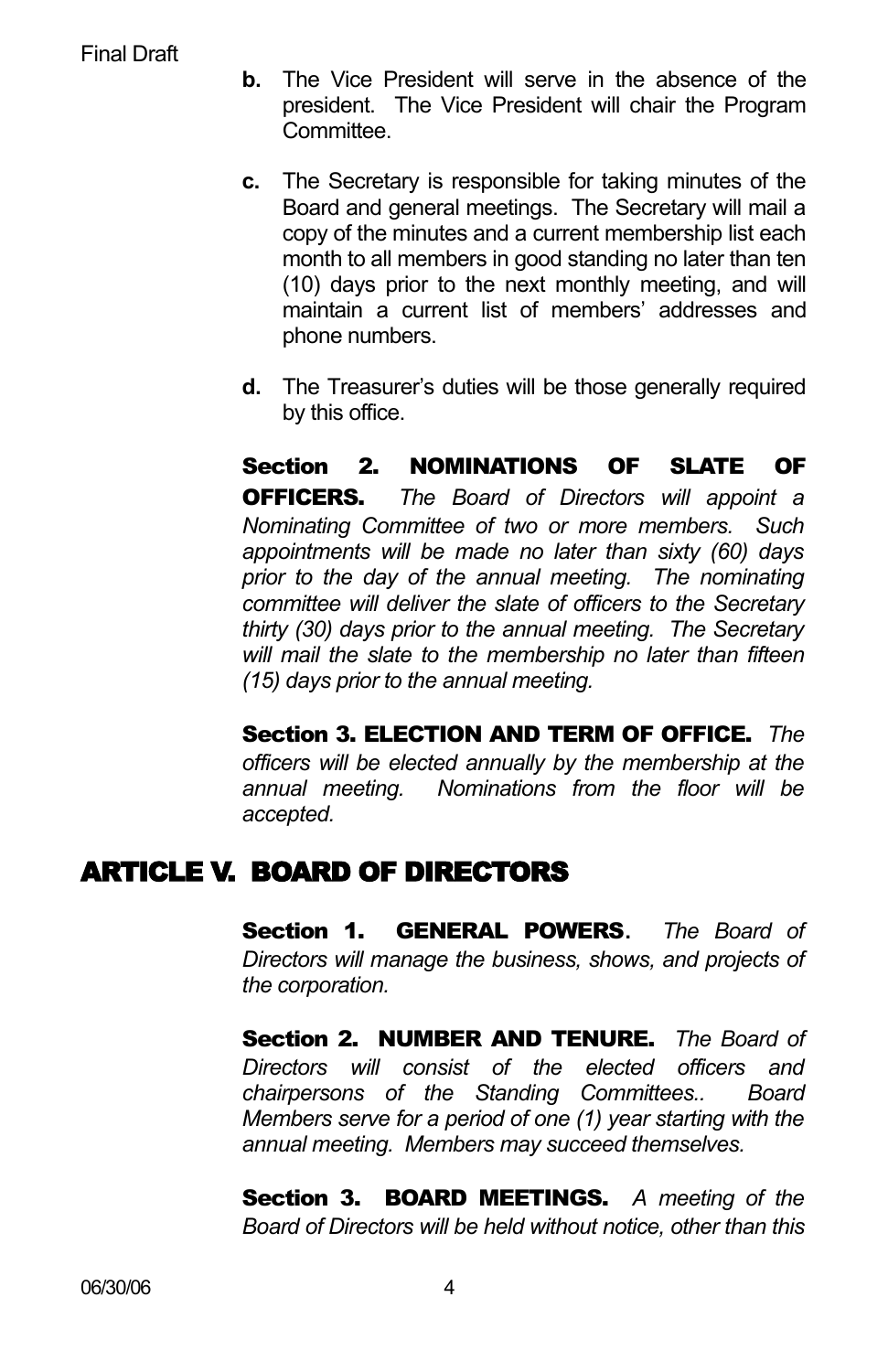*by-law, immediately after the annual meeting of the members. The Board of Directors will schedule additional meetings at least quarterly. All Board meetings are open to any and all members, but the responsibility of obtaining times and places of Board meetings rests with the interested member(s) and not with the Board.*

Section 4. VOTING**.** *The act of the majority of the Board of Directors will be the act of the Board.*

Section 5. VACANCIES. *Any vacancies on the Board of Directors will be filled for the duration of the term of the vacated office by the majority vote of the Board of Directors.*

Section 6. ATTENDANCE. *Any Director may be removed from office for two (2) unexcused absences by a majority vote of the Board. If a Board member cannot attend a Board Meeting he/she must appoint another member to take his/her place and contact the president.*

# ARTICLE VI. STANDING COMMITTEES

- 1. Membership Committee*. This committee makes sure each new member understands membership obligations and gives each applicant a pre-membership packet consisting of information on inventory sheets, sales slips, commission rates, tagging art for shows, general attendance, board phone numbers, and a current membership list and bylaws. It will assemble and distribute membership packets.*
- 2. Publicity Committee*. This committee makes contact with local newspapers, TV and radio shows. This committee is responsible for keeping Eastbank Artists, Inc.'s name in the media, and to inform the public of times and locations of current shows.*
- 3. Program Committee*. This committee will be chaired by the Vice President and consist of two or more members in good standing. This committee is responsible for developing an annual slate of programs to be presented to the Executive Board for approval.*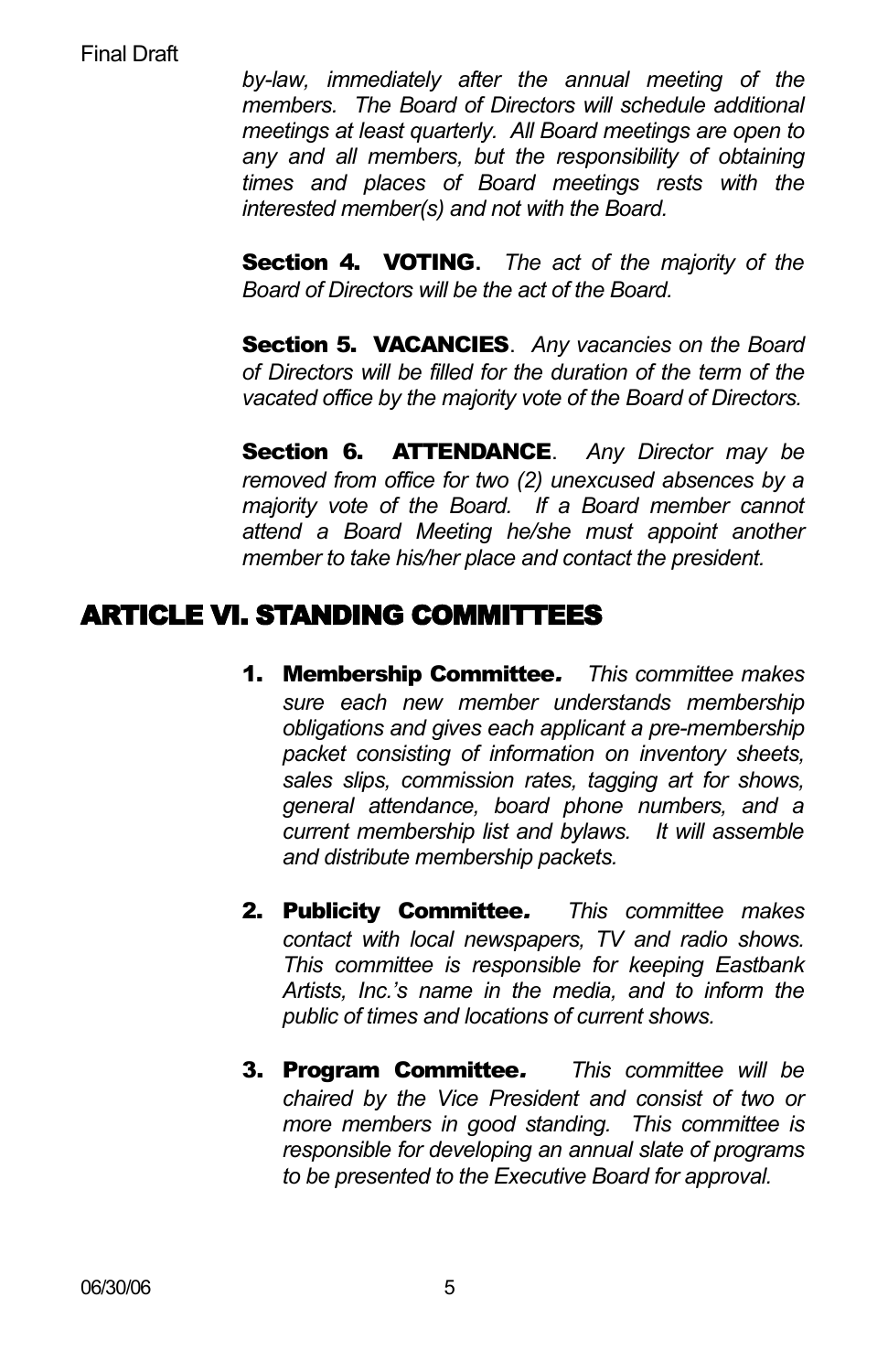- 4. Exhibition Committee*. This committee must coordinate all aspects of group exhibits. These include themes, schedules, refreshments, decorations, hanging, invitations and flyers, budget, and sales. This committee will maintain a calendar to schedule featured artists and group shows. It will assure that all artists' work meets with exhibition standards and deadlines.*
- 5. Telephone Tree Committee. *This committee will call all members in good standing about changes in meeting times, gallery changes, illness and deaths of members and anything else that may arise. This committee should have three (3) or more members.*
- 6. Historical Committee. *This committee will consist of one (1) or more members. This committee is responsible for maintaining the history of the group with newspaper articles, show and artists information*.

*Each committee selects a chairperson that serves on the Board of Directors. Committee members share equally in the work of the committee and if the chair is unable to attend a meeting another committee member will attend in their place.*

# ARTICLE VII. CONTRACT, LOANS, CHECKS, AND DEPOSITS

Section 1. CONTRACTS**.** *The Board of Directors may enter into any contract, or execute, or deliver any instrument in the name of and on behalf of the corporation to the extent of the assets of the corporation.*

Section 2. LOANS. *No loans will be contracted on behalf of the cooperation unless authorized by a resolution of the Board of Directors and all members of the*

Section 3. CHECKS, DRAFTS, ETC**.** *All checks, drafts or other orders for the payment of money will be signed by such officers and paid in such a manner as will be determined by the Board of Directors to the extent of the assets of the corporation.*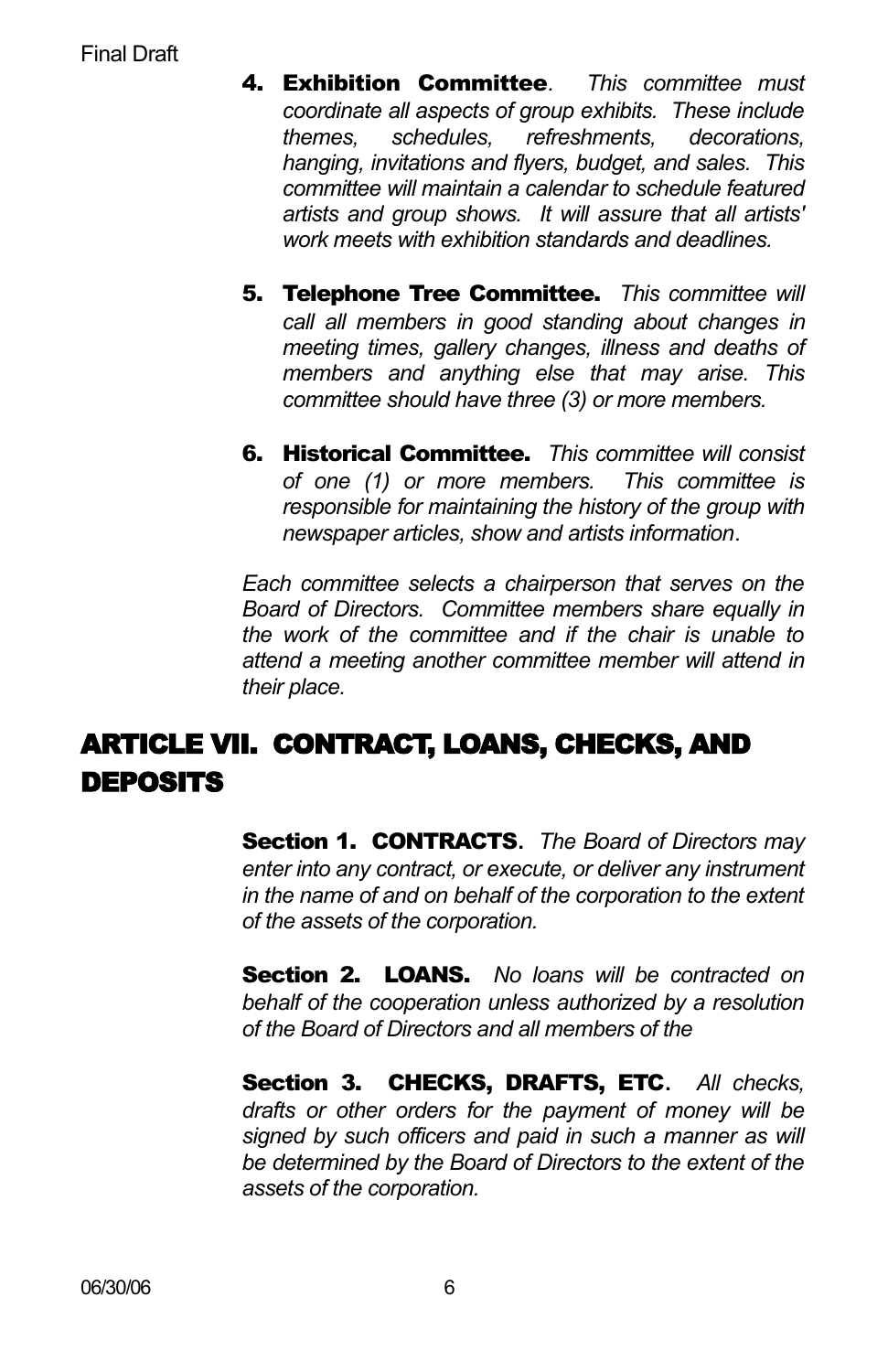Section 4. DEPOSITS. *All funds of the corporation not otherwise assigned will be deposited to the credit of the corporation in a bank selected by the Board of Directors.*

# ARTICLE VIII. ADJUDICATION

*Prospective Members' work will be adjudicated for entry into Eastbank Artists, Inc. by a committee of at least three (3) current Members in good standing. Each adjudicator will evaluate the art work presented independently using criteria provided by Eastbank Artists Inc. (see addendum).*

*Jurying may occur at any of the monthly meetings except the Annual meeting.*

# ARTICLE IX. AMENDMENTS

*These bylaws may be amended, added to or repealed at any general membership meeting of the corporation by a majority vote of the membership in attendance at said meeting, either personally or by proxy on the condition that there be a quorum present. Members will be informed by mail at least thirty (30) days in advance of such meeting exactly which changes in the bylaws are to be considered.*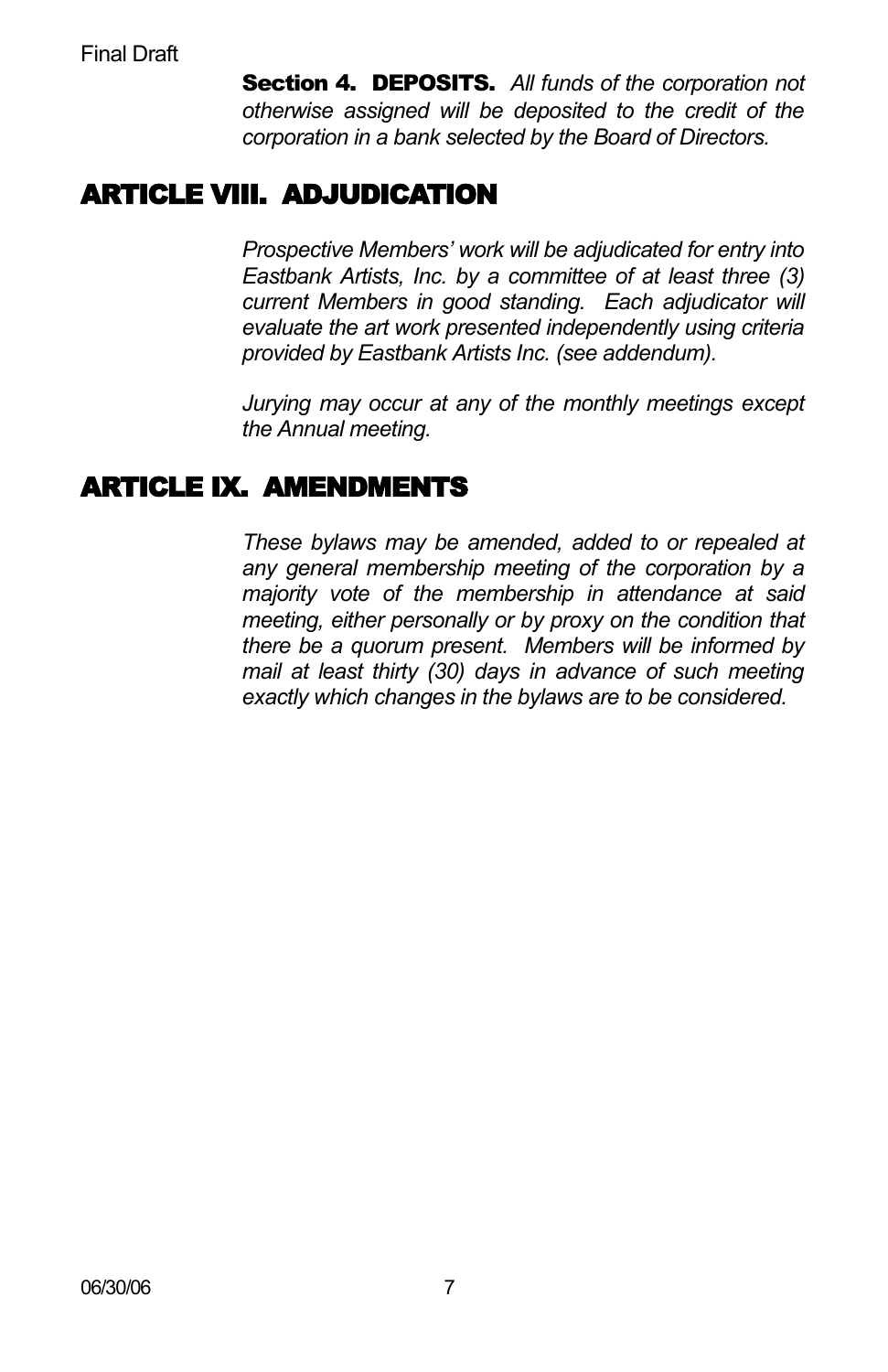

#### Eastbank Artists Inc. Jury Sheet

| Juried in _______________________ | <b>Juried out</b> |
|-----------------------------------|-------------------|
| Date                              |                   |

#### Criteria for Jurying:

 $\overline{a}$  $\overline{a}$ 

 $\overline{a}$  $\overline{a}$  $\overline{a}$ 

 $\overline{a}$  $\overline{a}$  $\overline{a}$ 

 $\overline{a}$  $\overline{a}$  $\overline{a}$ 

|                 | Rate each category from 1 to 6 with 1 being the lowest possible score. Add |  |
|-----------------|----------------------------------------------------------------------------|--|
|                 | all scores together and divide by the number of jurors. This score must be |  |
|                 | at least 17 for membership. (Each adjudicator will evaluate the work       |  |
| independently.) |                                                                            |  |

| 1. Quality of craftsmanship - Score |  |
|-------------------------------------|--|
| Comments                            |  |
|                                     |  |

2. Design - Score \_\_\_\_\_ Comments <u>and the comments</u>

<u> 1989 - Johann Stoff, fransk politik (d. 19</u>

- 3. Presentation (framing, matting, appearance) Score \_\_\_\_\_ Comments
- 4. Continuity (relationship, subject, style) Score \_\_\_\_\_\_ Comments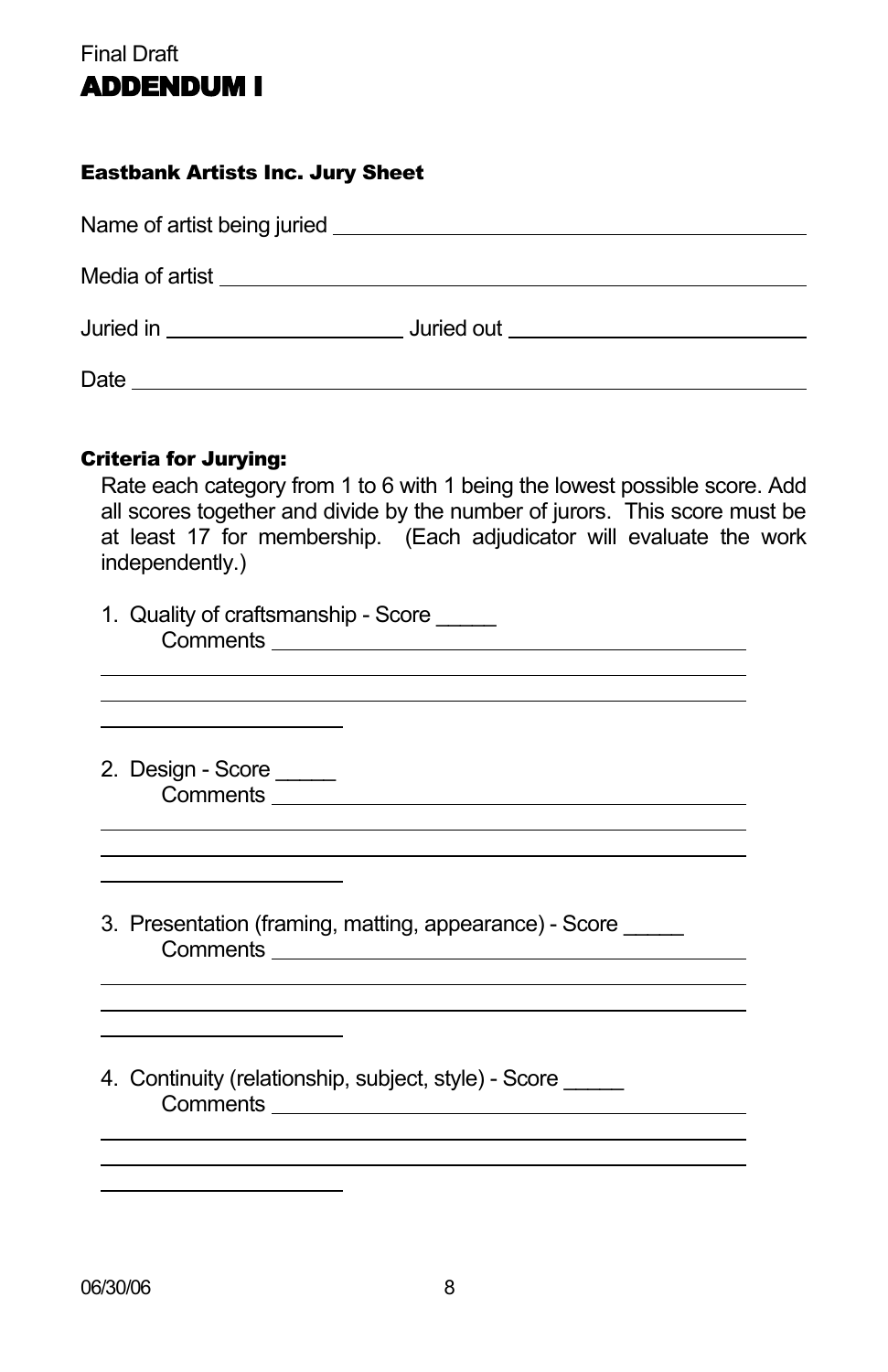Final Draft Total Score \_\_\_\_\_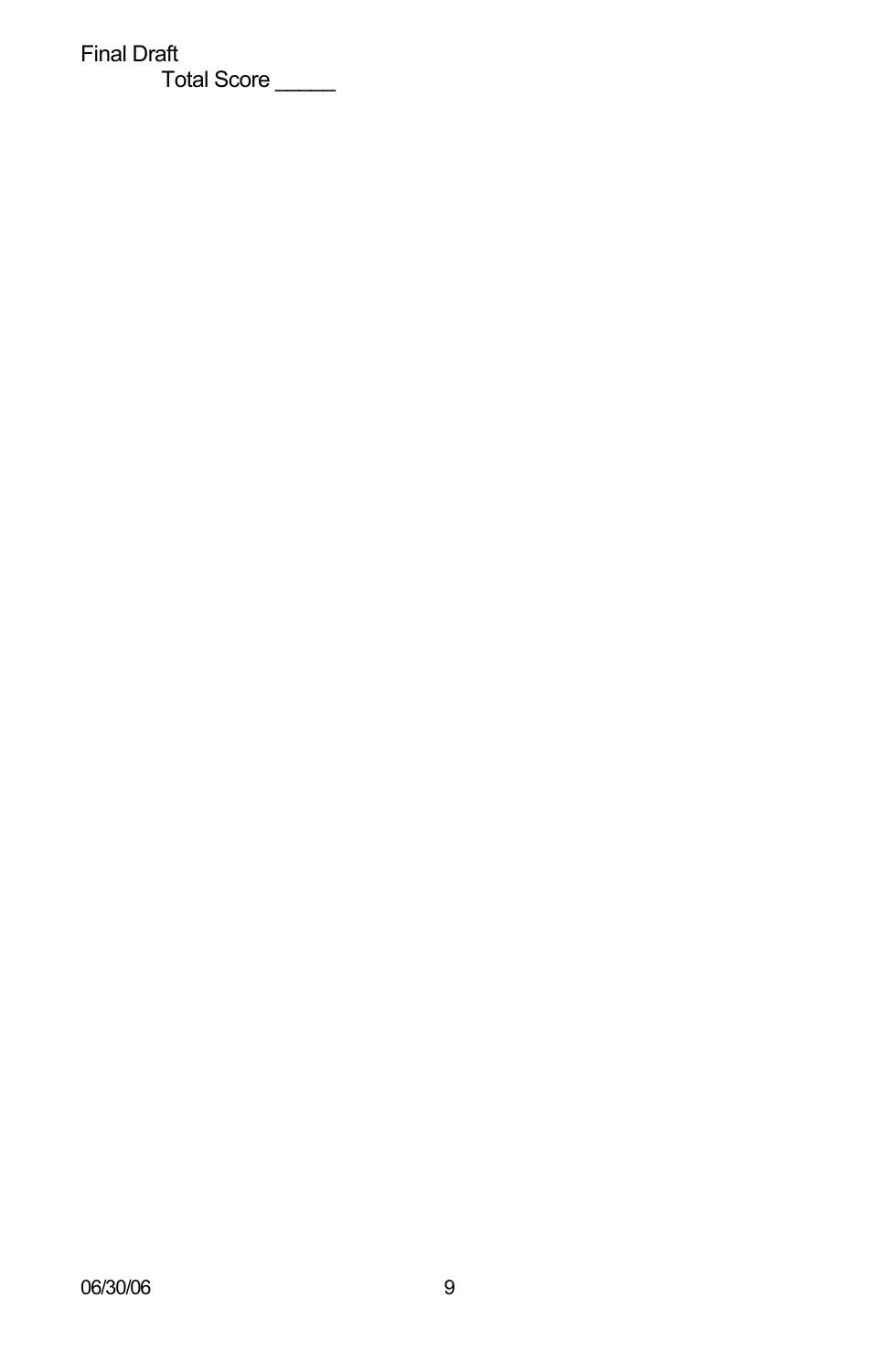# ADDENDUM II.

#### **Eastbank Artists Inc. Membership Form**

EASTBANK ARTISTS, INC. was organized in 1976 as a cooperative venture by a group of La Crosse area artists. The purpose of the corporation, as stated in the bylaws is to promote interest and general excellence in the fine arts and crafts." Membership is open to all persons 18 years of age or older.

Two levels of membership are available. They are full membership for practicing artists whose work must be evaluated for entry and auxiliary membership for those who wish only to support the aims and goals of the Eastbank Artists, Inc.

--------------------------------------------------------------------------------------------------------- EASTBANK ARTISTS, INC. 119 KING STREET, LA CROSSE, WI 54601 (608) 785-1434

[ ] I am interested in becoming an Full Member of Eastbank Artists, Inc.

[ ] I am interested in becoming a Auxiliary Member of Eastbank Artists, Inc.

(Check one.)

| Address experience and a series of the series of the series of the series of the series of the series of the s |                                           |
|----------------------------------------------------------------------------------------------------------------|-------------------------------------------|
|                                                                                                                | State_________________Zip________________ |
|                                                                                                                |                                           |
|                                                                                                                | Date                                      |
|                                                                                                                |                                           |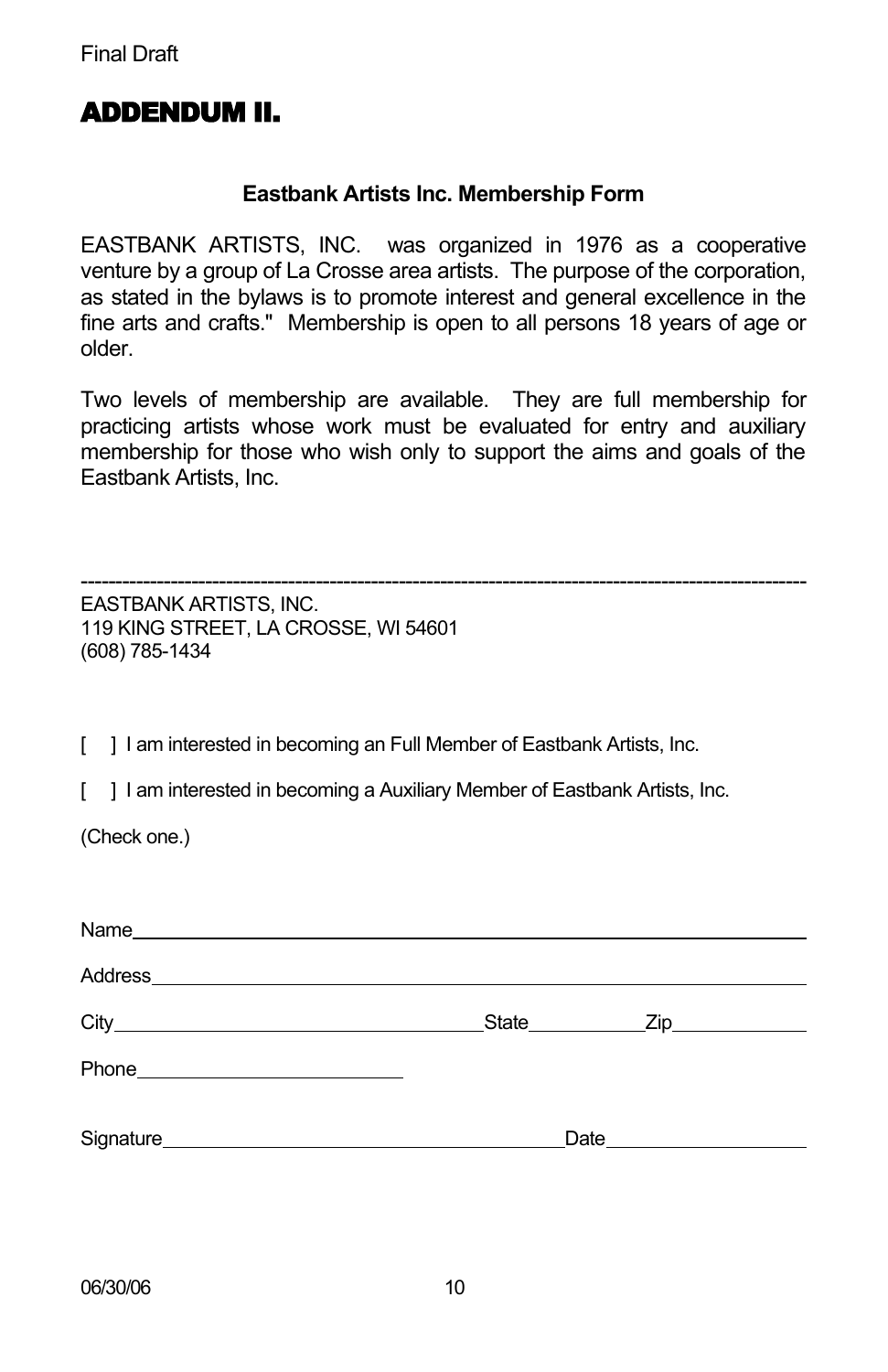

#### **Eastbank Artists, Inc. Consignment Agreement and Inventory Form**

| Date: $1 / 1$                   |       | $\tilde{\phantom{a}}$ |                         |           |       |           |
|---------------------------------|-------|-----------------------|-------------------------|-----------|-------|-----------|
|                                 |       |                       |                         |           |       |           |
|                                 |       |                       |                         |           |       |           |
|                                 |       |                       |                         |           |       |           |
|                                 |       |                       |                         |           |       |           |
|                                 |       |                       |                         |           |       | Inventory |
| Title or                        | Price | Number                | Date removed<br>Initial | Date Sold | Begin | End       |
| Description<br>$\overline{1}$ . |       |                       |                         |           |       |           |
|                                 |       |                       |                         |           |       |           |
| $\overline{2}$ .                |       |                       |                         |           |       |           |
|                                 |       |                       |                         |           |       |           |
| $\overline{3}$ .                |       |                       |                         |           |       |           |
|                                 |       |                       |                         |           |       |           |
| 4.                              |       |                       |                         |           |       |           |
|                                 |       |                       |                         |           |       |           |
| $\overline{5}$ .                |       |                       |                         |           |       |           |
|                                 |       |                       |                         |           |       |           |
| 6.                              |       |                       |                         |           |       |           |
|                                 |       |                       |                         |           |       |           |
| $\overline{7}$ .                |       |                       |                         |           |       |           |
|                                 |       |                       |                         |           |       |           |
| $\overline{8}$ .                |       |                       |                         |           |       |           |
|                                 |       |                       |                         |           |       |           |
| $\overline{9}$ .                |       |                       |                         |           |       |           |
| 10.                             |       |                       |                         |           |       |           |
|                                 |       |                       |                         |           |       |           |
| $\overline{11}$ .               |       |                       |                         |           |       |           |
|                                 |       |                       |                         |           |       |           |
| $\overline{12}$ .               |       |                       |                         |           |       |           |
|                                 |       |                       |                         |           |       |           |
| $\overline{13}$ .               |       |                       |                         |           |       |           |
|                                 |       |                       |                         |           |       |           |
| 14.                             |       |                       |                         |           |       |           |
|                                 |       |                       |                         |           |       |           |
| 15.                             |       |                       |                         |           |       |           |
|                                 |       |                       |                         |           |       |           |
| 16.                             |       |                       |                         |           |       |           |
|                                 |       |                       |                         |           |       |           |

Signature: <u>Contract Contract Contract Contract Contract Contract Contract Contract Contract Contract Contract Contract Contract Contract Contract Contract Contract Contract Contract Contract Contract Contract Contract Con</u>